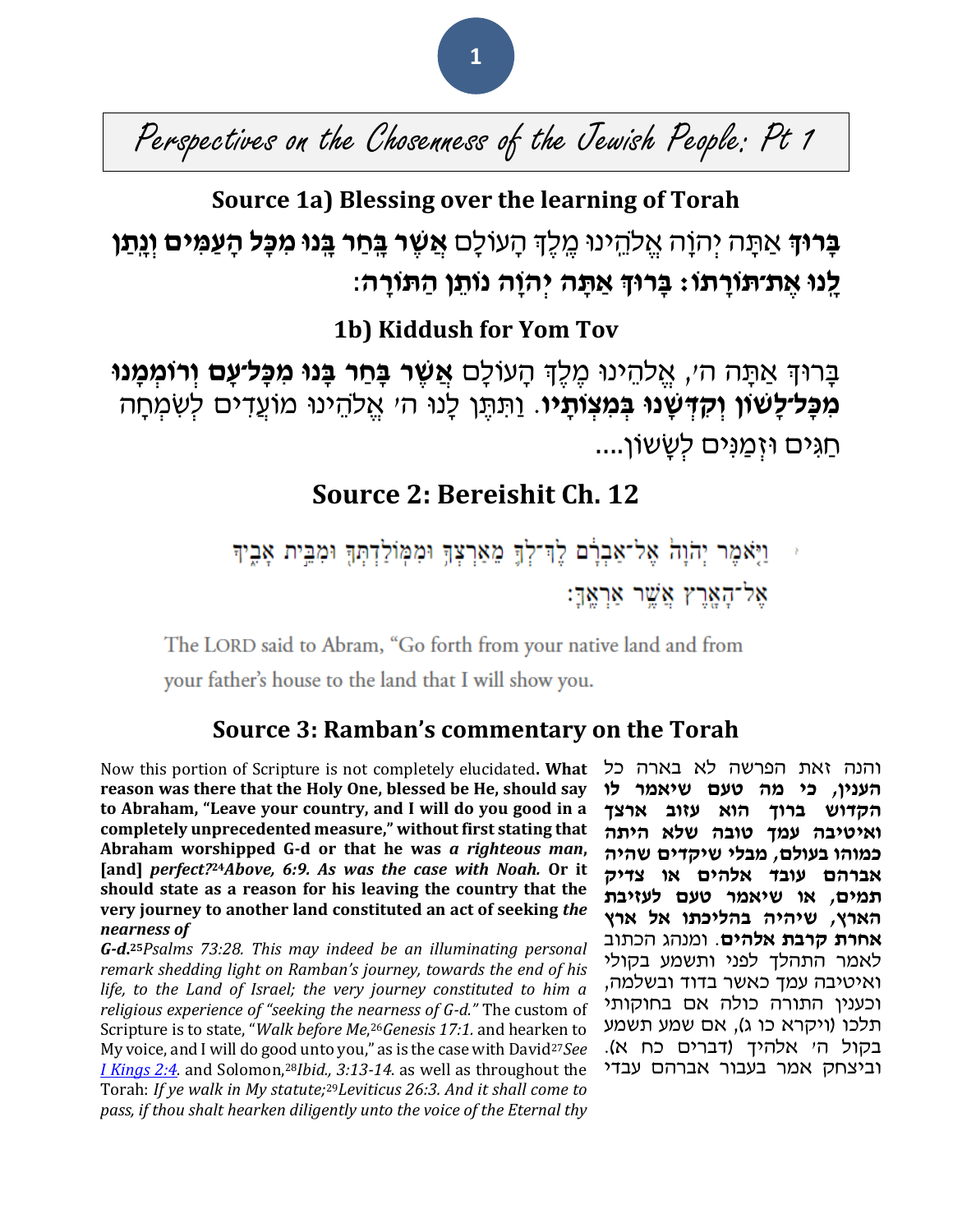*G-d*. <sup>30</sup>*Deuteronomy 28:1.* And in the case of Isaac, it says, *For My servant Abraham's sake*. <sup>31</sup>*Genesis 26:24.* But there is no reason for G-d to promise [Abraham a reward merely] for his leaving the country.

However, the reason [for G-d's promising Abraham this reward] is that the people of Ur of the Chaldees did him much evil on account of his belief in the Holy One, blessed be He, and he fled from them to go to the land of Canaan, tarrying for a time at Haran, whereupon the Eternal told him to leave these places as well and to fulfill his original intention that his worship be dedicated to Him alone and that he call upon people [for the worship of] the Name of the Eternal in the Chosen Land. There He would make his name great, and these nations would bless themselves by him, not as they treated him in Ur of the Chaldees, where they abused and cursed him, put him in prison or in the fiery furnace. He further told Abraham that He will bless those who bless him, and if some individual will curse him, he will be cursed in turn. This then is the meaning of this portion of Scripture. **The Torah, however, did not want to deal at length with the opinions of idol worshippers and explain the matter between him and the Chaldeans in the subject of faith, just as it dealt briefly with the matter of the generation of Enosh32***Above, 4:26. See also above in Seder Noach, Note 280.* **and their thesis concerning the idolworship which they instituted.**

(להלן כו כד). אבל להבטיחו בעבור יציאת הארץ אין בו טעם:

אבל הטעם, מפני שעשו אנשי אור כשדים עמו רעות רבות על אמונתו בהקב"ה, והוא ברח מהם ללכת ארצה כנען ונתעכב בחרן, אמר לו לעזוב גם אלו ולעשות כאשר חשב מתחלה, שתהיה עבודתו לו וקריאת בני האדם לשם ה' בארץ הנבחרת, ושם יגדל שמו ויתברכו בו הגוים ההם, לא כאשר עשו עמו באור כשדים שהיו מבזין ומקללים אותו, ושמו אותו בבור או בכבשן האש. ואמר לו שיברך מברכיו ואם יחיד מקללו יואר, וזה טעם הפרשה. **אבל התורה לא תרצה להאריך בדעות עובדי עבודה זרה ולפרש הענין שהיה בינו ובין הכשדים באמונה, כאשר קצרה בענין דור אנוש וסברתם בעבודה זרה שחדשו:**

## **Source 4: Sefat Emet's commentary on the Torah – Lech-Lecha**

רמב"ן הקשה שנאמר לך לך בלי שנזכר מקודם חיבתו. ובזוה"ק נראה **כי זה עצמו השבח ששמע זה המאמר לך לך שנאמר מהשי"ת לכל האנשים תמיד כמ"ש וי לאינון דשינתא בחוריהון ואאע"ה שמע וקיבל**. **וממילא נקרא רק הדיבור אליו כי הלא לא נמצא מיוחד לשמוע.** רק הוא אבל בודאי זה השבח בעצמו שהי' מוכן לקבל המאמר:

#### **Source 5: R. Yehuda Halevi, The Kuzari**

The Khazar king: If this be so, then your belief is confined to yourselves? The Rabbi: Yes; but any Gentile who joins us unconditionally shares our good fortune… If the Law were binding on us only because God created us, the white and the black man would be equal, since He created them all. But the Law was given to us because He led us out of Egypt, and remained attached to us, because we are the pick of mankind. (I, 26-27)

# **Source 6: Jewish virtual library**

In the 1930s, as the Nazis were tightening the noose around the necks of German Jews, George Bernard Shaw remarked that if the Nazis would only realize how Jewish their notion of Aryan superiority was, they would drop it immediately. **In 1973, in the aftermath of the Yom Kippur War, Yakov Malik, the Soviet ambassador to the United Nations, said: "The Zionists have come forward with the theory of the Chosen People,**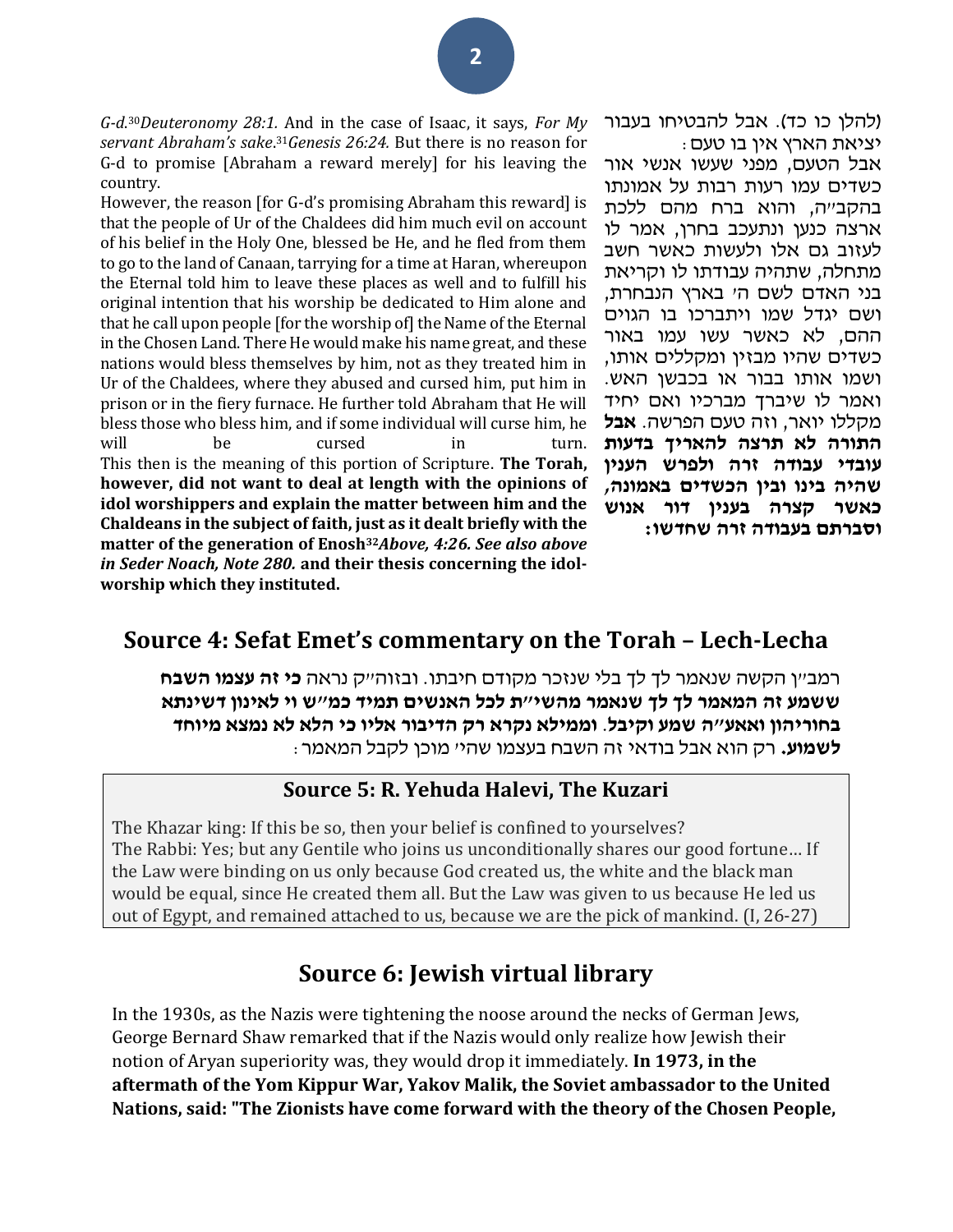**an absurd ideology**. **That is religious racism."** Indeed, the most damaging antisemitic document in history, the forgery known as The Protocols of the Elders of Zion, is based on the idea of an international conspiracy to rule the world by the "Chosen People".

In light of these attacks, it is not surprising that some Jews have wanted to do away with the belief in Jewish chosenness. The most noted effort to do so was undertaken by Rabbi Mordecai Kaplan, founder of the small but influential Reconstructionist movement. Kaplan advocated dropping chosenness for two reasons: to undercut accusations of the sort made by Shaw that the Chosen People idea was the model for racist ideologies, and because it went against modern thinking to see the Jews as a divinely chosen people .

#### **Source 7: Rambam, Laws of Servants 9:8**

Cruelty is frequently to be found only among heathen who worship idols. The progeny of our father Abraham, however, the people of Israel upon whom God bestowed the goodness of the Torah, commanding them to keep the laws of goodness, are merciful toward all creatures. So too, in speaking of the divine attributes, which he has commanded us to imitate, the psalmist says: "His mercy is over all his works" [\(Psalm](/Psalms.145.9)  [145:9\)](/Psalms.145.9). Whoever is merciful will receive mercy, as it is written: "He will be merciful and compassionate to you and multiply you" [\(Deuteronomy 13:18\)](/Deuteronomy.13.18).

וְאֵין הָאַכְזָרִיּוּת וְהָעַזּוּת מְצוּיַה אֵלֵּא בְּעֲכּוּ׳׳ם עובְדֵי עֲבוֹדָה זָרָה אֲבָל זַרְעוֹ שֶׁל אַבְרָהָם אַבְינוּ ֿוְהֶם יִשְׂרָאֵל שֶׁהָשְׁפִּיעַ לָהֵם הַקָּדוֹשׁ בָּרוּדְּ הוּא ּטוֹבַת הַתּוֹרַה וְצִוַּּה אוֹתַּם בְּחֻקִּים וּמִשְׁפָּטִים צַדִּיקִים רַחְמַנִים הֵם עַל הַכּל. וְכֵן בִּמְדּוֹתֵיו שֵׁל הַקָּדוֹשׁ בָּרוּךְ הוּא שֶׁצִּוְּנוּ לְהִדָּמוֹת בָּהֶם הוּא אומר [תהילים קמה ט](/Psalms.145.9)" וְרַחֲמָיו עַל כָּל מַעֲשָׂיו״. וְכָל הַמְרַחֵם מְרַחֲמִין עָלָיו שֶׁנֶּאֱמַר [דברים יג יח](/Deuteronomy.13.18) "וְנַתַו לִדְּ רַחֲמִים וְרְחַמְךָ וְהִרְבֶּךָ:"

#### **Source 8: Rambam, Laws of Idolatry 2:1**

As soon as this giant was weaned he commenced to busy his mind, in his infancy he commenced to think by day and by night, and would encounter this enigma: How is it possible that this planet should continuously be in motion and have no leader—and who, indeed, causes it to revolve, it being impossible that it should revolve itself? Moreover, he neither had a teacher nor one to impart aught to him, for he was sunk in Ur of the Chaldeans among the foolish worshipers of stars, and his father, and his mother, like all the people, worshiped stars, and he, although following them in their worship, busies his heart and reflects until he attains the path of truth, and, by his correct thinking, he understood when he finally saw the line of righteousness. He knew that there is One God; He leads the planet; He created everything; and in all that is there is no god save He. He knew that the whole world was in error, and that the thing which caused them to err was, that their worshiping the stars and the images brought about the loss of the truth from their consciousness. And, when Abraham was forty years old he recognized his Creator. After he came to this comprehension and knowledge he started to confute the sons of Ur of the Chaldeans, and to organize disputations with

ַכֵּיוָן שֵׁנְגְמַל אֵיתָן זֶה הִתְחִיל לְשׁוֹטֵט בְּדַעְתּוֹ וְהוּא קַטָן וְהִתְחִיל לַחֲשֹׁב בַּיּוֹם ּובַ לַיְלָּה וְ הָּ יָּה תָּ מ הַ ה יאַ ְך אֶ פְ שָּ ר שֶ ּיִּהְ יֶה הַגַּלְגַּל הַזֶּה נוֹהֶג תַּמְיד וְלֹא יִהְיֶה לוֹ מַנְהָיג וּמִי יִסַבֵּב אוֹתוֹ. כִּי אִי אֵפְשַׁר שֵׁיִּסַבֵּב אֵת עַצְמוֹ. וְלֹא הָיָה לוֹ מִלַמֵּד וְלֹא ּ מוֹדִיעַ דַּבַר אֵלֵא מֵשָׁקַע בִּאוּר כַּשְׂדִּים בֵּין עוֹבְדֵי כּוֹכַבִּים הַטָּפְּשִׁים וְאֲבִיו וְאִמּוֹ וְכַל הַעֲם עוֹבְדֵי כּוֹכַבִּים וְהוּא עוֹבֶד עִמַּהֵם וְלִבּוֹ מְשִׁוֹטֵט וּמֵבִין עַד שֵׁהָשִׂיג דֶּרֵךְ הָאֱמֶת וְהֵבִין קֵו הַצֵּדֶק מִתְּבוּנָתוֹ הַנְּכוֹנֵה. וְיָדַע שֶׁיֵּשׁ שָׁם אֱלוֹהַ אֶחָד וְהוּא ּמַנְהִיג הַגַּלְגַּל וְהוּא בָּרֵא הַכּל וְאֵין בְּכַל הַנִּמְצָא אֱלוֹהַּ חוּץ מִמֵּנּוּ. וְיָדַע שֶׁכָּל הַעוֹלָם טוֹעִים וְדָבָר שֶׁגֲרַם לָהֶם לִטְעוֹת זֶה שֶ עובְ דִּ ים אֶ ת הַ ּכוכָּבִּ ים וְ אֶ ת הַ צּורות ּעַד שֶׁאַבַד הַאֱמֶת מִדַּעְתַּם. וּבֵן אַרְבַּעִים ּעָנָה הִכָּיר אַבְרָהָם אֵת בּוֹרְאוֹ. כֵּיוַן שֶׁהִכִּיר וְיַדַע הִתְחִיל לְהַשִּׁיב תִּשִּׁוּבוֹת עַל ּבְּנֵי אוּר כַּשְׂדִּים וְלֵעֲרֹךְּ דִּין עִמֲהֶם וְלוֹמַר

**3**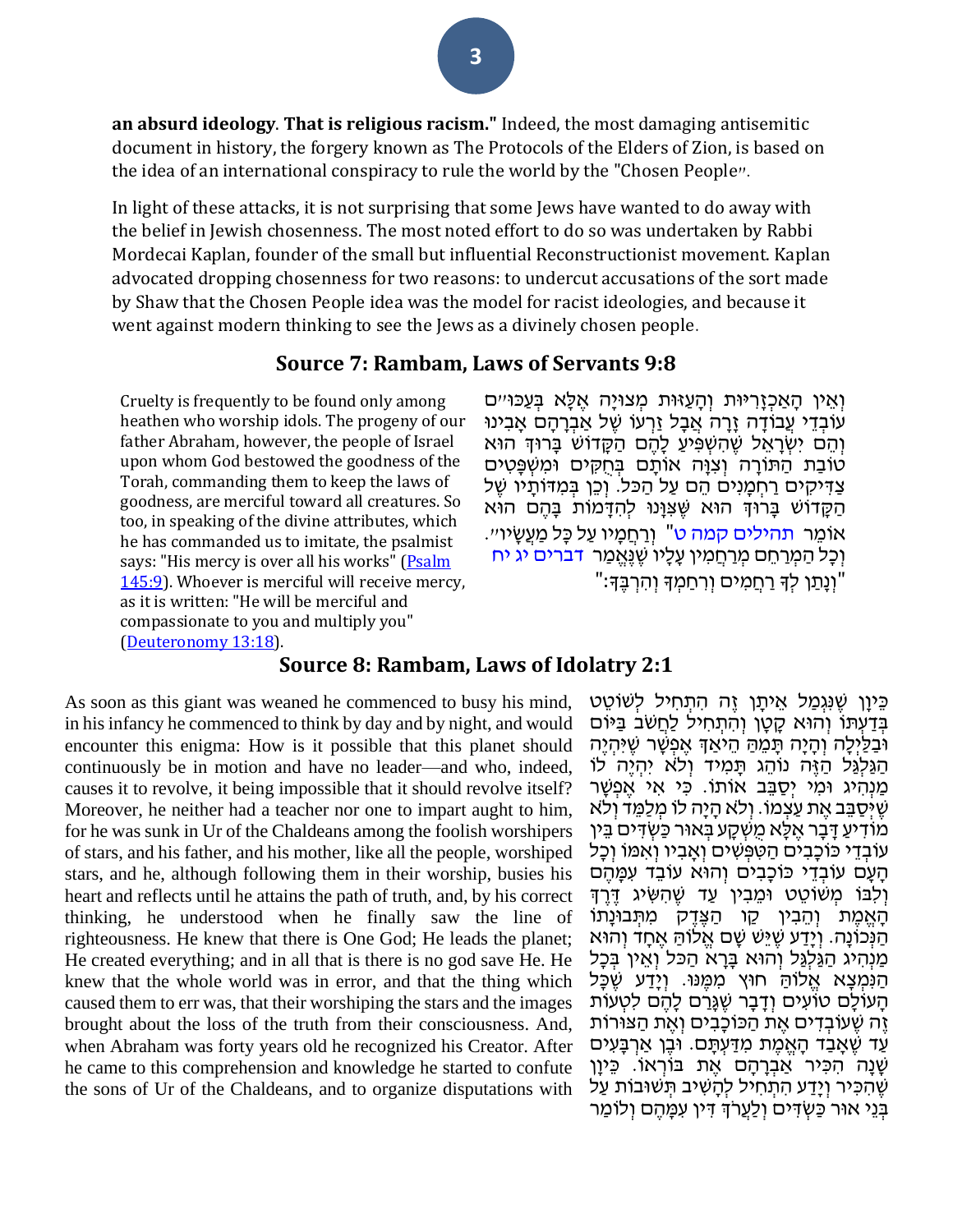them, cautioning them, saying: "This is not the true path that you are following", and he destroyed the images, and commenced preaching to the people warning them that it is not right to worship any save the God of the universe, and unto Him alone it is right to bow down, to offer sacrifices, and compound offerings, so that the creatures of the future shall recognize Him. Moreover, it is right to destroy and break in pieces all of the images, so that the whole population of the future be not led to an error like unto these who imagine that there is no God save these images. When he had them subdued by his well supported contentions, the king tried to put him to death, but he was saved by a miracle, and went hence to Haran. There he stood up anew and called out in a great voice to the whole world, to let them know that there is One God for the whole universe, and unto Him it is proper to render service. And thus he went onward with his proclamations from city to city, and from government to government, until he attained the land of Canaan amidst his outcry, even as it is said: "And called there on the name of the Lord, the Everlasting God" (Gen. 21.33). When the people who congregated about him asked him concerning his preachments, he replied by imparting knowledge to each and every one according to his mentality, to the end that he was able to turn him to the path of truth, until there congregated about him thousands, even tens of thousands, and they became the people of Abraham's household, in whose heart he implanted this great cause, concerning which he compiled books, and which he imparted to his son Isaac.<sup>3</sup>*Nedarim, 32a. C.* Isaac, from his seat of learning, gave instructions and admonitions. And Isaac, in turn, imparted it to Jacob and appointed him head master, who, at his seat of learning, gave instructions and supported all who flocked to him. And Jacob our father instructed all his sons, but separated Levi and appointed him head master, and established him in a seat of learning where to instruct in the path of the Name and in the observance of the charges of Abraham. He, moreover, commanded his sons not to interrupt the succession of the sons of Levi to the presidency of the school so that the learning be not forgotten. So did the movement advance intensely among the sons of Jacob and their followers that the world saw a God-knowing nation called into existence, until Israel spent a long time in Egypt, when they turned to be instructed in their practice and to worship the stars as they did, save only the tribe of Levi, which remained faithful to their ancestorial charge; for the tribe of Levi at no time worshiped stars. Verily, in but a short space of time, the root which Abraham had planted would have been uprooted, and the sons of Jacob would have turned to the universal error and wandering; save because of the Lord's love for us, and because He observes the oath of covenant with Abraham our father, He appointed Moses our Master lord of all prophets, and made him His messenger. After Moses our Master was

שֶׁאֱין זו דֶּרֶדְּ הַאֱמֶת שֶׁאֲתֵּם הוֹלִכִּים בַּהּ וְשָׁבֵּר הַצְלָמִים וְהִתְחִיל לְהוֹדִיעַ לַעֲם שֶׁאֱין רַאוּי לַעֲבֹד אֱלֵּא לֶאֱלוֹהַ הַעוֹלַם וְלוֹ ַרָּאוּי לְהָשְׁתַּחֲווֹת וּלְהַקְרִיב וּלְנַסֶּךְ כְּדֵי שֶ ּיַּכִּ ירּוהּו ּכָּל הַ בְ רּואִּ ים הַ בָּ אִּ ים. וְ רָּ אּוי ֹלְאַבֵּד וּלְשַׁבֵּר כָּל הַצּוּרוֹת כְּדֵי שֶׁלֹּא יִטְעוּ ַבְּהֵן כַּל הַעֲם כְּמוֹ אֵלּוּ שֶׁהֶם מְדַמְּים שֶׁאֱין שַׁם אֱלֹוּהַ אֱלֵּא אֱלּוּ. כֵּיוַן שֶׁגַּבַר עֲלֵיהֶם בִּרְאֲיוֹתֵיו בִּקֶשׁ הַמֶּלֶךְ לְהַרְגוֹ וְנַעֲשָׂה לוֹ נֵס וְיַצָּא לְחַרֵן. וְהִתְחִיל לַעֲמֹד וְלִקְרֹא בְּקוֹל גַּדוֹל לִכַּל הַעוֹלַם וּלִהוֹדִיעַם שֵׁ יֵּשׁ שָׁם אֱלוֹהַּ אֶחָד לְכָּל הָעוֹלָם וְלוֹ ַרָּאוּי לַעֲבֹד. וְהַיַּה מְהַלֶּדְּ וְקוֹרֵא וּמִקַבֵֵּץ הָעָם מֵעִיר לְעִיר וּמִמַּמִלָּכָה לִמַּמִלָּכָה עַד שֶׁהָגִּיעַ לְאֱרֶץ כְּנַעַן וְהוּא קוֹרֵא שֶׁנֵּאֱמַר <u>[בראשית כא לג](/Genesis.21.33)</u>ײ וַיִּקְרַא שַׁם בְּשֵׁם הי אֵל עוֹלַם". וְכֵיוַן שֶׁהָיוּ הַעֲם מִתְקַבְּצִין אֱלָיו וְשׁוֹאֲלִין לוֹ עַל דְּבָרָיו הָיָה מוֹדִיעַ לְכָל ּ אֱחָד וְאֱחַד כִּפִי דַּעְתּוֹ עַד שֶׁיַּחְזִירֵהוּ לְדֶרֶךְ הָאֱמֶת עַד שֶׁנִּתְקַבְּצוּ אֱלָיו אֲלָפִים ּוּרְבָבוֹת וְהֶם אֲנְשֵׁי בֵּית אֲבְרַהָם וְשַׁתַל בְּלָבָּם הַעְּקֵר הַגַּדוֹל הַזֶּה וְחִבֵּר בּוֹ סְפָרִים וְהוֹדְיעוֹ לִיִצְחַק בְּנוֹ. וְיַשַּׁב יְצְחַק מְלַמֵּד ּומַ זְ הִּ יר. וְ יִּצְ חָּ ק הודִּ יעַ לְיַעֲקֹׁב ּומִּ נָּהּו לְלַמֵּד וְיָשַׁב מִלַמֵּד וּמַחֲזִיק כָּל הַנִּלְוִים ּאֵלֵיו. וְיַעֲקֹב אֲבִינוּ לִמֵּד בַּנַיו כִּלַּם וְהֶבְדִּיל לֵוְי וּמִנַּהוּ רֹאשׁ וְהוֹשִׁיבוֹ בִּישִׁיבַה ּלְלַמֵּד דֶּרֶךְ הַשֶּׁם וְלִשְׁמֹר מִצְוַת אַבְרַהָּם. וְצִוָּה אֶת בָּנָיו שֵׁלֹּא יַפְסִיקוּ מִבְּנֵי לֵוְי מְמֻנֵּה אַחַר מְמַנֵּה כְּדֵי שֶׁלֹּא תִשָּׁכַח הַלְמּוּד. וְהַיָּה הַדָּבָר הוֹלֵךְ וּמִתְגַּבֵּר בִּבְנֵי ֿיַעֲקֹב וּבַנִּלְוִים עֲלֵיהֶם וְנַעֲשֵׂית בָּעוֹלַם אָמֶּה שֶׁהָיא יוֹדַעַת אֶת הי. עַד שֶׁאַרְכוּ הַיַּמִים לִיִשְׂרַאֵל בִּמִצְרַיִם וְחַזְרוּ לִלְמֹד ַמַעֲשֶׂיהֶן וְלֵעֲבֹד כּוֹכָבִים כְּמוֹתַן חוּץ ּמְשֶׁבֵט לֵוְי שֶׁעֲמַד בְּמִצְוַת אֲבוֹת. וּמֵעוֹלַם לֹא עַבַד שֶׁבֵט לֵוִי עֲבוֹדַת כּוֹכַבִּים. וְכִמְעַט ַקָּט הָיָה הַעְקֵּר שֶׁשֶּׁתַל אַבְרָהָם נֵעֱקָר וְחוֹזְרִין בְּנֵי יַעֲקֹב לְטַעוּת הַעוֹלַם וּתְעִיּוֹתֵן. וּמֵאַהֲבָת ה׳ אוֹתַנוּ וּמִשַּׁמִרוֹ אֶת הַשְּׁבוּעַה לְאֲבְרַהָם אֲבִינוּ עַשָּׂה מִשֶּׁה ַרַבְּנוּ רַבַּן שֶׁל כַּל הַנְבִיאִים וּשָׁלַחוֹ. כֵּיוַן שֶׁנִּתְנַבֵּא מִשֶׁה רַבֵּנוּ וּבַחַר ה׳ יִשְׂרָאֵל לְנַחֲלָה הִכְתִּירֵן בִּמְצְוֹת וְהוֹדִיעַם דֶּרֶדְּ עֲבוֹדָתוֹ וּמַה יִּהְיֵה מִשְׁפַּט עֲבוֹדַת כּוֹכָבִים וְכַל הַטּוֹעָים אַחֲרִיהַ: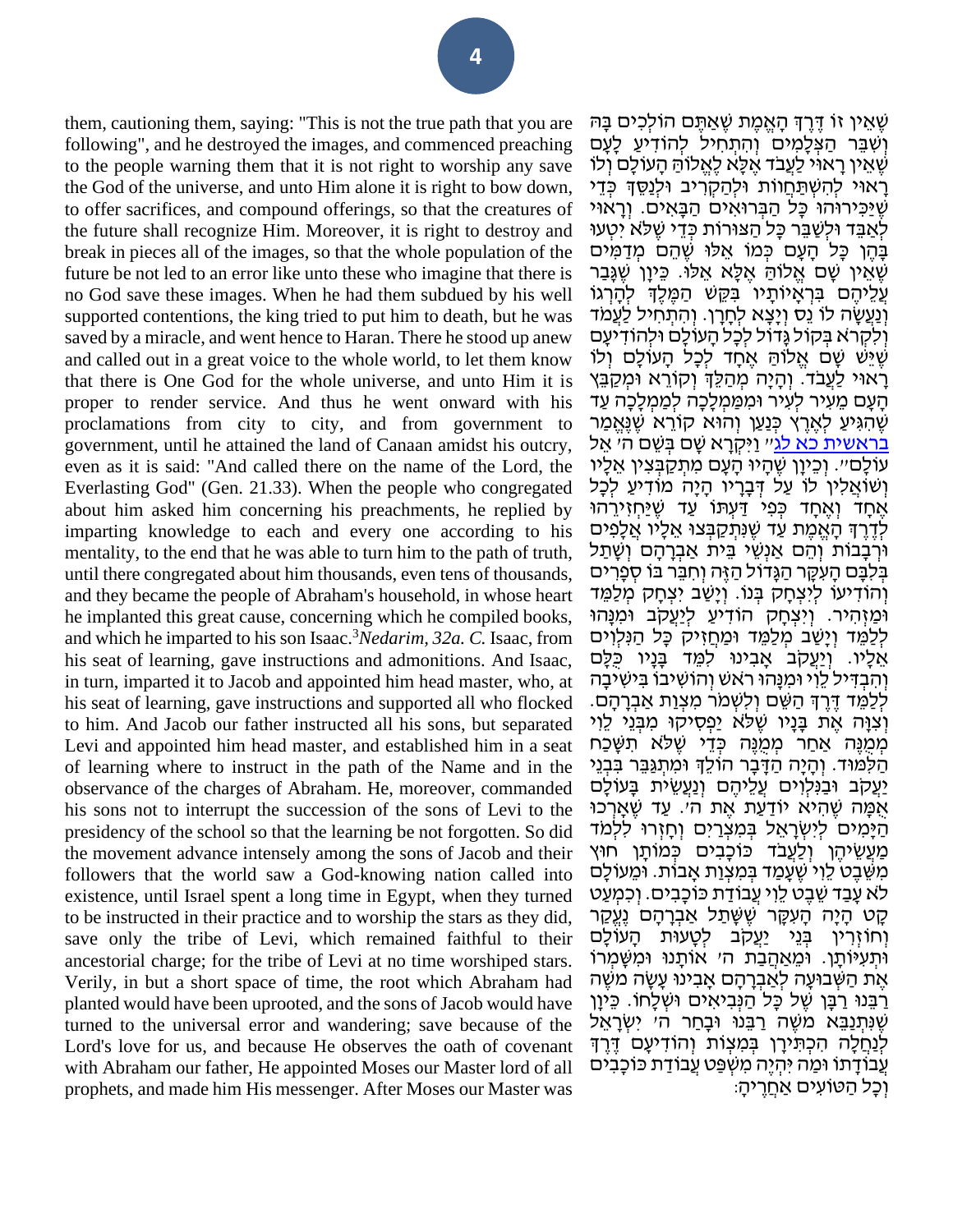endowed with prophecy and the Lord chose Israel as an inheritance, He crowned them with commandments, and made known to them the way to serve Him, and what will be the judgment rendered against idolatry and all its erring devotees.<sup>3</sup>

### **Source 9: Alan Kadish, President of Touro College: Chosenness and Bias in the Jewish Community**

The long-debated notion of our chosenness remains alive in the minds of contemporary scholars. In 1966, the editors of *Commentary* asked 50 scholars to respond to a number of theological questions. One such query read: "In what sense do you believe that the Jewish people are the chosen nation of God, and how do you answer the charge that this doctrine is the model from which the various theories of national and racial superiority have been derived?"

One of the respondents was Rabbi Aharon Lichtenstein. He explained that the concept of Israel's chosen status is substantially different from the theories of racial and national superiority written about by others. "Chosenness," he wrote, "as we understand it, resides in our covenantal relationship with God, rather than in any inherent superiority. We are both burdened and privileged to represent Hashem and Torah." Rabbi Lichtenstein continued:

 **It is of course quite conceivable that the doctrine of Israel's national election has indeed served as the model for these theories (of superiority). I am not historian enough to judge. It should be clear however, that there is no real analogy. We do not boast of our prowess. We lay no claim to aboriginal merit. Rather, we humbly thank God for assigning us a unique destiny, and we strive to fulfill the responsibilities of the covenant which He proffered and we accepted.**

#### **Source 10: Rabbi Yehuda HaLevi, the Kuzari**

**95. The Rabbi: Bear with me a little while that I show the lofty station of the people. For me it is sufficient that God chose them as His people from all nations of the world, and allowed His influence to rest on all of them, and that they nearly approached being addressed by Him. It even descended on their women, among whom were prophetesses, whilst since Adam only isolated individuals had been inspired till then. Adam was perfection itself, because no flaw could be found in a work of a wise and Almighty Creator, wrought from a substance chosen by Him, and fashioned according to His own design. There was no restraining influence, no fear of atavism, no** 

צה. אמר החבר: הרפה לי מעט, עד שאבאר אצלך גדולת העם, ודי לי לעד, שהשם בחרם לעם ולאומה מבין אומות העולם, וחול הענין האלהי על המונם עד שהגיעו כלם אל מעלת הדבור, ועבר הענין אל נשיהם והיו מהן נביאות, אחר שלא היה חל הענין האלהי כי אם ביחידים מבני אדם אחר אדם הראשון, כי אדם היה שלם מבלתי תנאי, כי אין טענה בשלמות מעשה, מעושה חכם יכול, מחומר בחרו לצורה אשר חפץ בה, ולא

**5**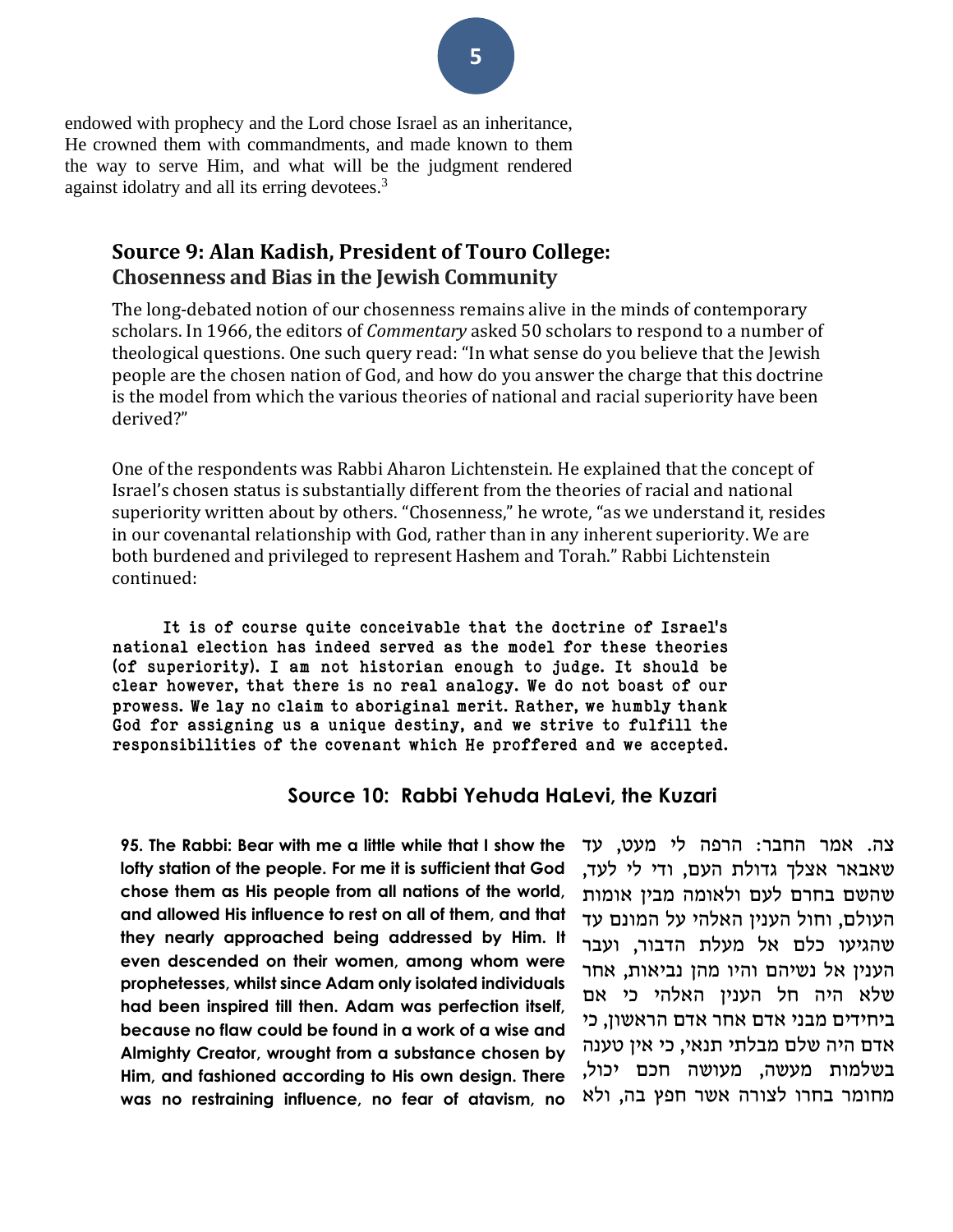**question of nutrition or education during the years of childhood and growth; neither was there the influence of climate, water, or soil to consider. For He created him in the form of an adolescent, perfect in body and mind. The soul with which he was endowed was perfect; his intellect was the loftiest which it is possible for a human being to possess, and beyond this he was gifted with the divine power of such high rank, that it brought him into connection with beings divine and spiritual, and enabled him, with slight reflection, to comprehend the great truths without instruction. We call him God's son, and we call all those who were like him also sons of God. He left many children, of whom the only one capable of taking his place was Abel, because he alone was like him. After he had been slain by Kain through jealousy of this privilege, it passed to his brother Seth, who also was like Adam, being [as it were] his essence and heart, whilst the others were like husks and rotten fruit. The essence of Seth, then, passed to Enosh, and in this way the divine influence was inherited by isolated individuals down to Noah. They are compared to the heart; they resembled Adam, and were styled sons of God. They were perfect outwardly and inwardly, their lives, knowledge and ability being likewise faultless. Their lives fix the chronology from Adam to Noah, as well as from Noah to Abraham. There were some, however, among them who did not come under divine influence, as Terah, but his son Abraham was the disciple of his grandfather Eber, and was born in the lifetime of Noah. Thus the divine spirit descended from the grandfather to the grandchildren. Abraham represented the essence of Eber, being his disciple, and for this reason he was called Ibri. Eber represented the essence of Shem, the latter that of Noah. He inherited the temperate zone, the centre and principal part of which is Palestine, the land of prophecy. Japheth turned towards north, and Ham towards south. The essence of Abraham passed over to Isaac, to the exclusion of the other sons who were all removed from the land, the special inheritance of Isaac. The prerogative of Isaac descended on Jacob, whilst Esau was sent from the land which belonged to Jacob. The sons of the latter were all worthy of the divine influence, as well as of the country distinguished by the divine spirit. This is the first instance** 

מנע מונע ממזג שכבת זרע האב ולא מדם האם ולא מהמזונות וההנהגה בשני הגדול והינקות והתחלפות האויר והמים והארץ, כי יצרו כמגיע לתכלית ימי הבחרות השלם ביצירותיו ובמדותיו, והוא אשר קבל הנפש על תומה, והשכל על תכלית מה שביכולת האנושי, והכח האלהי אחר השכל, ר"ל המעלה אשר בה ידבק באלהים וברוחניים, וידע האמתות מבלי למוד, אבל במחשבה קלה, וכבר נקרא אצלנו בן אלהים, וכל הדומים לו מזרעו בני אלהים, והוליד בנים רבים ולא היה מהם ראוי להיות במקום אדם אלא הבל, כי הוא היה דומה לו, וכאשר הרגו קין אחיו מפני קנאתו בו על המעלה הזאת, נתן לו תחתיו שת, והיה דומה לאדם, והיה סגולה ולב וזולתו כקליפה. וסגולת שת אנוש. וכן הגיע הענין עד נח ביחידים היו לבבות, דומים לאדם ונקראים בני אלהים, שלמים בבריאתם ובמדותם ובאריכות הימים ובחכמות וביכולת, ובימיהם אנו מונים מאדם ועד נח וכן מנח ועד אברהם. ואפשר שהיה מהם מי שלא דבק בו הענין האלהי כתרח, אבל אברהם בנו היה תלמיד לאבי אביו עבר, ועוד שהשיג נח בעצמו. והיה הענין האלהי דבק בהם מאבות אבותם אל בני בנים. ואברהם סגולת עבר ותלמידו ועל כן נקרא עברי, ועבר היה סגולת שם ושם היה סגולת נח, מפני שהוא יורש האקלימים השוים אשר אמצעיתם וחמדתם ארץ כנען אדמת הנבואה, ויצא יפת אל צפון וחם אל דרום. וסגולת אברהם מכל בניו יצחק, והרחיק כל בניו מהארץ הזאת המסוגלת כדי שתהיה מיוחדת ליצחק, וסגולת יצחק יעקב, ונדחה עשו אחיו מפני שזכה יעקב בארץ ההיא, ובני יעקב כלם סגולה, כלם ראויים לענין האלהי, והיה להם המקום ההוא המיוחד בענין האלהי, וזה היה תחלת חול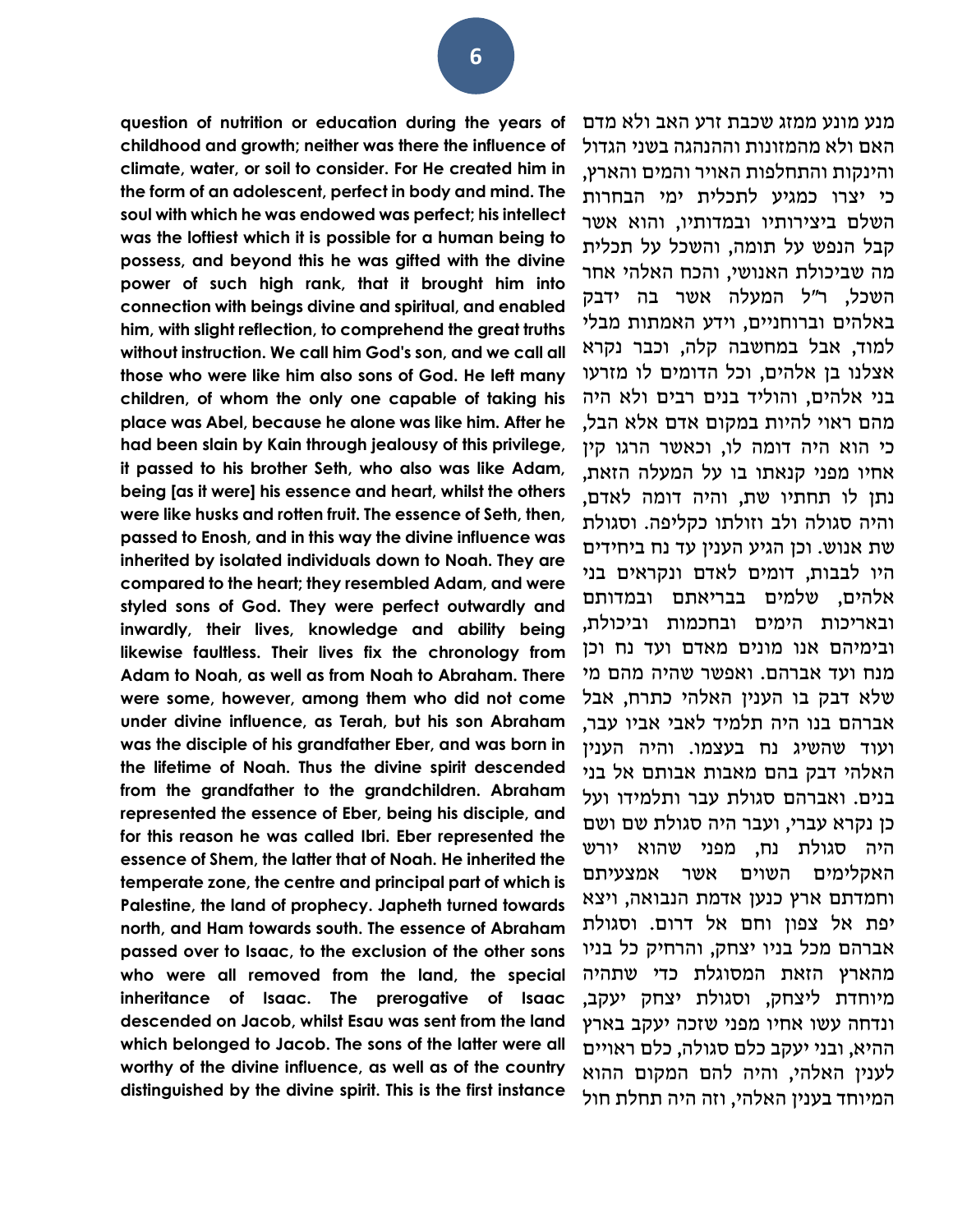**7**

**of the divine influence descending on a number of people, whereas it had previously only been vouchsafed to isolated individuals. Then God tended them in Egypt, multiplied and aggrandized them, as a tree with a sound root grows until it produces perfect fruit, resembling the first fruit from which it was planted, viz. Abraham, Isaac, Jacob, Joseph and his brethren. The seed further produced Moses, Aaron and Miriam, Bezaleel, Oholiab, and the chiefs of the tribes, the seventy Elders, who were all endowed with the spirit of prophecy; then Joshua, Kaleb, Hur, and many others. Then they became worthy of having the divine light and providence made visible to them. If disobedient men existed among them, they were hated, but remained, without doubt, of the essence inasmuch as they were part of it on account of their descent and nature, and begat children who were of the same stamp. An ungodly man received consideration in proportion to the minuteness of the essence with which he was endowed, for it reappeared in his children and grandchildren according to the purity of their lineage. This is how we regard Terah and others in whom the divine afflatus was not visible, though, to a certain extent, it underlay his natural disposition, so that he begat a descendant filled with the essence, which was not the case with all the posterity of Ham and Japhet. We perceive a similar phenomenon in nature at large. Many people do not resemble their father, but take after their grand-fathers. There cannot, consequently, be any doubt that this nature and resemblance was hidden in the father, although it did not become visible outwardly, as was the nature of Eber in his children, until it reappeared in Abraham**

הענין האלהי על קהל, אחרי אשר לא היה נמצא כי אם ביחידים. וישמרם האלהים ויפרם וירבם ויגדלם במצרים, כאשר יגדל האילן, אשר שרשו טוב עד שהוציאם פרי שלם דומה לפרי הראשון אשר נוטע ממנו, רצוני לומר אברהם יצחק ויעקב ויוסף ואחיו, והיה מן הפרי משה ואהרן ומרים, וכמו בצלאל ואהליאב וכמו ראשי המטות ושבעים הזקנים אשר היו ראויים לנבואה מתמדת, וכיהושע וכלב וחור וזולתם רבים. ואז היו ראויים להראות האור עליהם וההשגחה ההיא חרבונית, ואם היו ביניהם ממרים היו נגעלים, אך הם בלי ספק סגולה, כאשר הם בתולדתם וטבעם מן הסגולה ויולידו מי שהיה סגולה ונזהרים באב הממרה בעבור מה שיתערב בו מן הסגולה אשר תראה בבנו או בבן בנו כפי מה שתזדכך הטפה, כמו שאמרנו בתרח וזולתו ממי שלא נדבק בו הענין האלהי אך בשורש תולדתו שיוליד סגולה, מה שלא היה כן בתולדת כל הנולד מחם ויפת. ונראה כזה בענין הטבעי כי כמה יש מבני האדם שאינו דומה לאב כלל אך הוא דומה לאבי אביו, ואין ספק כי הטבע ההוא והדמיון ההוא היה צפון באב ואף על פי שלא נראה להרגשה, כאשר היה צפון טבע עבר בבניו עד שנראה באברהם.